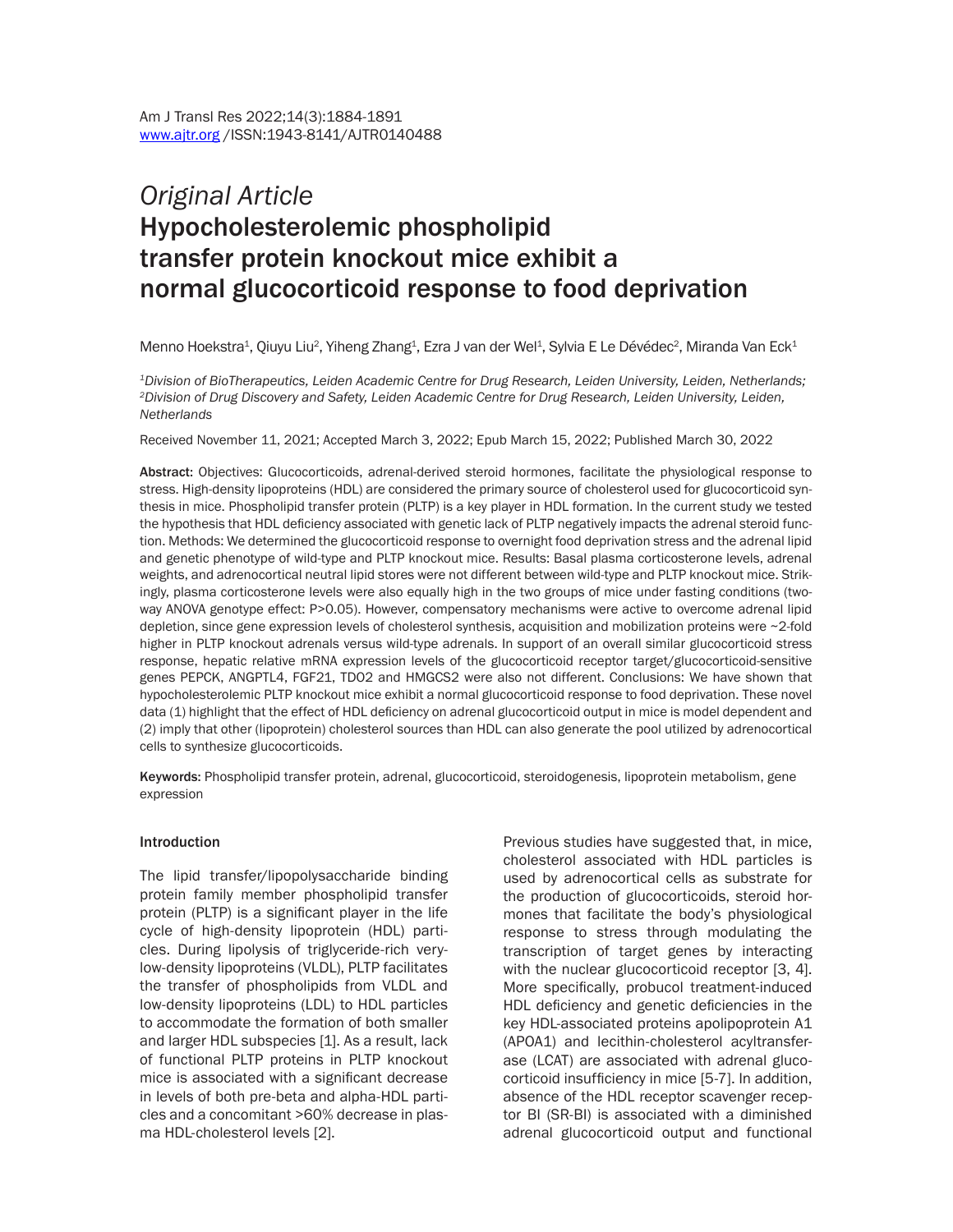glucocorticoid insufficiency [8-10]. Based upon these findings it can be hypothesized that the HDL-cholesterol deficiency resulting from PLTP function ablation in mice may also translate into an impaired ability of the adrenals to generate glucocorticoids. To test this hypothesis, in the current study the adrenal glucocorticoid response to food deprivation stress was evaluated in age-matched wild-type and PLTP knockout mice.

## Materials and methods

## *Animals*

Colonies of PLTP knockout mice, originally generated by Jiang et al. [2] and acquired from the Jauhiainen lab [11], and C57BL/6 wild-type mice (obtained from the Jackson Laboratory) were bred in house at the Gorlaeus Laboratories. Mice were group-housed with 3-5 littermates per cage and fed a standard laboratory diet. At 8 to 11 weeks of age, groups of agematched male C57BL/6 mice (N=8) and PLTP knockout mice (N=8) were transferred to the same climate controlled room with a stable 12 h/12 h dark-light cycle. From this point onwards, all mice were handled identically. After one week of acclimatization, all mice were bled at 9:00 AM in the ad libitum fed state via tail chop for baseline plasma measurements. The following afternoon (at  $\sim$ 5:00 PM), the mice were put in new cages and deprived of food. At 9:00 PM the next morning, i.e. after ~16 hours of fasting, mice were subjected to an additional blood draw to measure plasma parameters in the stressed state. Subsequently, mice were killed through cervical dislocation. Tissues were collected, weighed, and stored at -20°C or fixed overnight in formalin. All procedures were performed in accordance with the national guidelines for animal experimentation and complied with the ARRIVE guidelines. The experimental protocol #10217 was approved by the Ethics Committee for Animal Experiments of Leiden University.

## *Plasma analyses*

Plasma concentrations of free cholesterol, cholesteryl esters, and triglycerides were determined using enzymatic colorimetric assays. Corticosterone levels in plasma samples were measured using the Corticosterone Competitive ELISA kit from ThermoFisher according to the protocol from the supplier.

### *Adrenocortical neutral lipid visualization*

Seven micrometer cryosections from formalinfixed adrenals (N=2 per genotype) were prepared on a Leica CM3050-S cryostat. Cryosections were routinely stained with Oil red O for neutral lipid visualization.

## *Real-time quantitative PCR*

Total RNA was isolated from liver and adrenal specimens using a standard phenol/chloroform extraction protocol (N=8 per genotype). Equal amounts of RNA were reverse transcribed and subsequently real-time quantitative PCR analysis was executed on the cDNA using an ABI Prism 7500 apparatus (Applied Biosystems, Foster City, CA, USA) using SYBR Green technology according to the manufacturer's instructions. Acidic ribosomal phosphoprotein P0 (36B4), peptidylprolyl isomerase A/cyclophilin A (PPIA), beta-actin, glyceraldehyde 3 phosphate dehydrogenase (GAPDH), and ribosomal protein L27 (RPL27) were used as reference genes for normalization.

## *Western blotting*

Total protein lysates were generated by homogenizing adrenals in Nonidet P-40 buffer (N=6 per genotype). The protein concentration was measured using BCA assay (Sigma-Aldrich). Proteins were separated using 7.5% SDS-PAGE gels and then transferred onto methanol-activated polyvinylidene difluoride (PVDF) membranes (Millipore). Subsequently, the LDL receptor (LDLR), SR-BI and tubulin were detected with the following primary antibodies: LDLR - Ab52818 (Abcam); SR-BI - Ab52629 (Abcam); Tubulin - T-9026 (Sigma-Aldrich). HRP-coupled secondary antibodies were used. Images were generated through enhanced chemiluminescence (Thermo Fisher Scientific) using an Amersham Imager 600 (GE Healthcare Life science). Band intensities were quantified and normalized against the tubulin expression levels using ImageJ software.

#### *Data analysis*

Statistical analysis was performed using Graphpad Instat software (San Diego, USA, http://www.graphpad.com). Normality of the data between experimental groups was confirmed using the method of Kolmogorov and Smirnov. The significance of differences was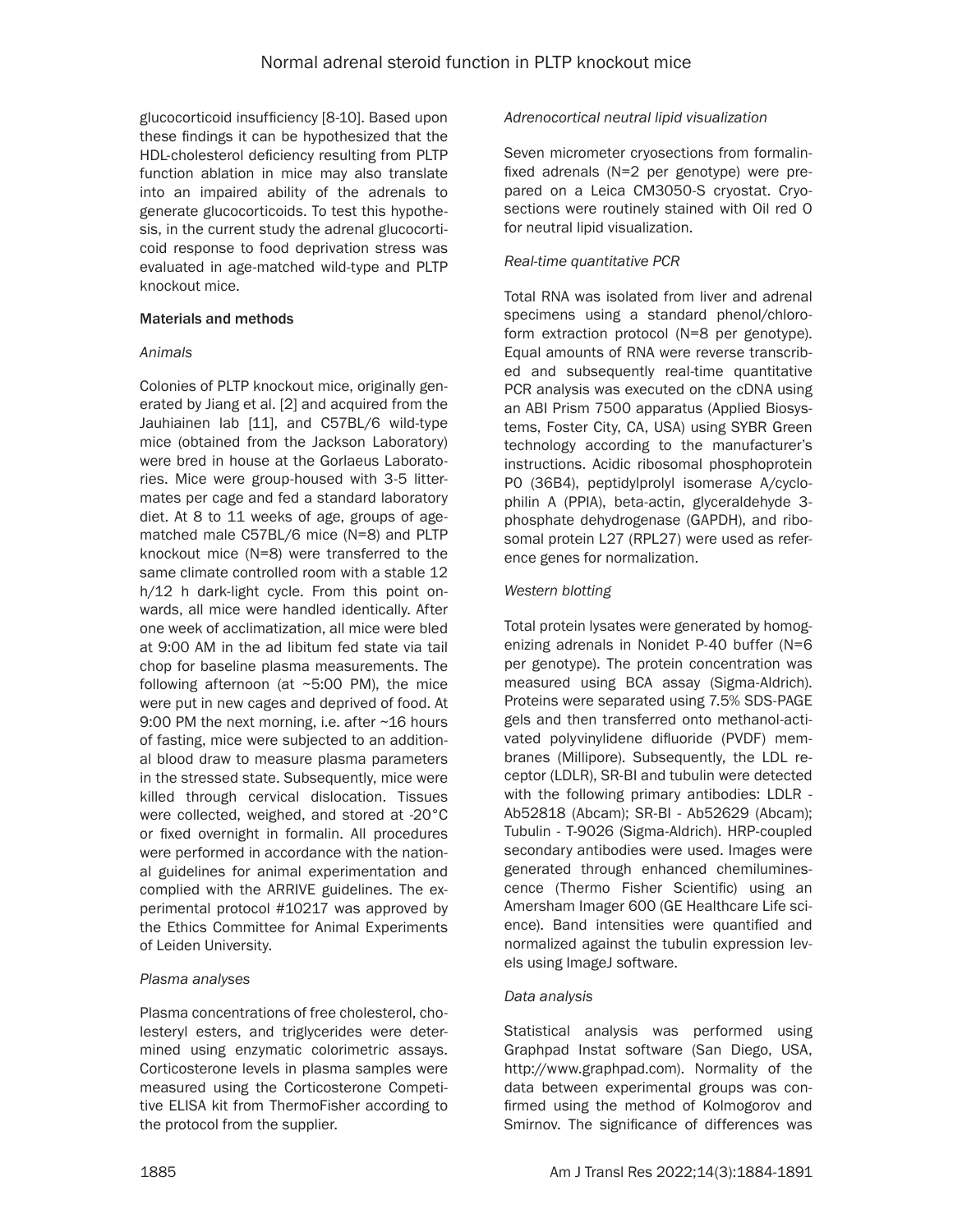

Figure 1. The effect of PLTP deficiency on plasma lipid levels is influenced by the feeding status. Plasma cholesteryl ester, free cholesterol, and triglyceride levels in male wild-type (WT) and PLTP knockout (PLTP KO) mice as measured in the ad libitum fed (Fed) and overnight food deprived (Fasted) state. \*P<0.05, \*\*P<0.01 versus WT; ###P<0.001 versus Fed.

calculated using a two-tailed unpaired t-test or two-way analysis of variance (ANOVA) with Bonferroni post-test where appropriate. Probability values less than 0.05 were considered significant.

#### Results

Total cholesterol levels were significantly lower in plasma samples from PLTP knockout mice as compared to those from wild-type controls: 63±8 mg/dl versus 97±9 mg/dl in ad libitum fed mice and  $88±4$  mg/dl versus  $112±9$  mg/dl after overnight food deprivation (P<0.05 for both), as expected [2, 12]. The effect of genetic PLTP deficiency on total cholesterol levels could primarily be attributed to an ~45% reduction in plasma cholesteryl ester concentrations (Figure 1). Non-fasting and fasting plasma free cholesterol levels were either not different or mildly increased due to lack of a functional PLTP protein (Figure 1). Notably, the effect of PLTP deficiency on plasma triglyceride levels was dependent on the feeding status (Figure 1). In accordance with the assumption that PLTP activity is essential for the metabolism of triglyceride-rich chylomicron particles [13], triglyceride concentrations were significantly elevated in PLTP knockout mice as compared to wild-type mice under ad libitum feeding conditions (+78%; P<0.01). In contrast, plasma triglyceride concentrations tended to be lower in PLTP knockout mice than in wild-type controls after overnight food deprivation, which can probably be attributed to a reduced hepatic generation and secretion of triglyceride-rich VLDL particles [14].

Plasma levels of the major glucocorticoid species corticosterone were determined as quanti-

tative measure for the adrenal glucocorticoid output. Although non-stressed, ad libitum fed plasma corticosterone values appeared to be somewhat lower in PLTP knockout mice as compared to wild-type mice, this effect did not reach significance (P>0.05; Figure 2A). In accordance with findings from previous studies [8-10, 15], food deprivation was associated with a significant increase in plasma corticosterone levels in wild-type mice (+95%; P<0.01 versus ad libitum fed values; Figure 2A). Strikingly, PLTP knockout mice were able to increase their plasma corticosterone levels to the same extent in response to food deprivation as observed in wild-type mice (P<0.001; two way ANOVA - feeding effect: P<0.001; genotype effect: P>0.05). As a result, plasma corticosterone levels were nearly identical under fasting conditions in the two experimental groups (394±139 mg/dl for PLTP knockout mice versus 380±144 ng/ml for wild-type mice; P>0.05; Figure 2A). It thus appears that the marked reduction in plasma cholesteryl ester levels in PLTP knockout mice does not translate into a diminished adrenal glucocorticoid output.

Glucocorticoid insufficiency resulting from decreased adrenal acquisition of HDL-associated cholesterol is generally thought to be secondary to the depletion of adrenal cholesteryl ester stores. In accordance with the apparently normal capacity of the PLTP knockout adrenals to generate glucocorticoids, the adrenal neutral lipid distribution profile was also very similar in both groups of mice. The cortex of both the wild-type and PLTP knockout adrenals stained intensively positive for the presence of cholesteryl esters (Figure 2B).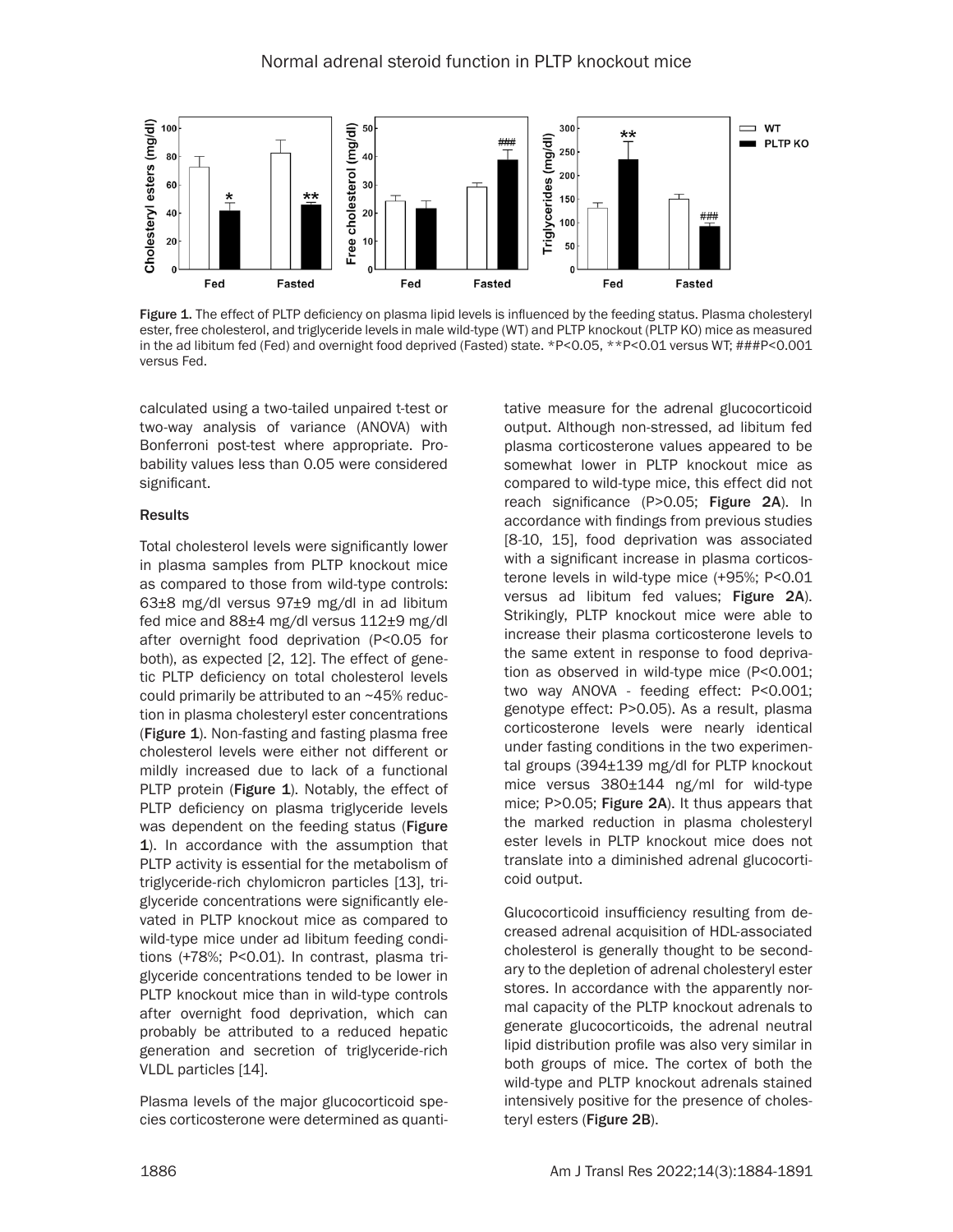

Figure 2. PLTP deficiency is associated with a normal adrenocortical neutral lipid deposition and glucocorticoid output in the context of potentially compensatory upregulation of genes involved in adrenal cholesterol synthesis and acquisition. (A) Plasma corticosterone levels in male wild-type (WT) and PLTP knockout (PLTP KO) mice as measured in the ad libitum fed (Fed) and overnight food deprived (Fasted) state. (B) Representative pictures of Oil red O-stained cryosections from adrenals showing neutral lipid deposition within the adrenal cortex of both groups of overnight fasted mice. Adrenal relative mRNA and protein expression levels of the HDL receptor SR-BI (C) and LDLR (E) and transcript levels of genes involved in cholesterol acquisition and mobilization and the conversion of cholesterol into corticosterone (F). Values are expressed relative to those in WT mice. (D) Absolute adrenal weights. \*P<0.05, \*\*P<0.01, \*\*\*P<0.001 versus WT. ##P<0.01, ###P<0.001 versus Fed.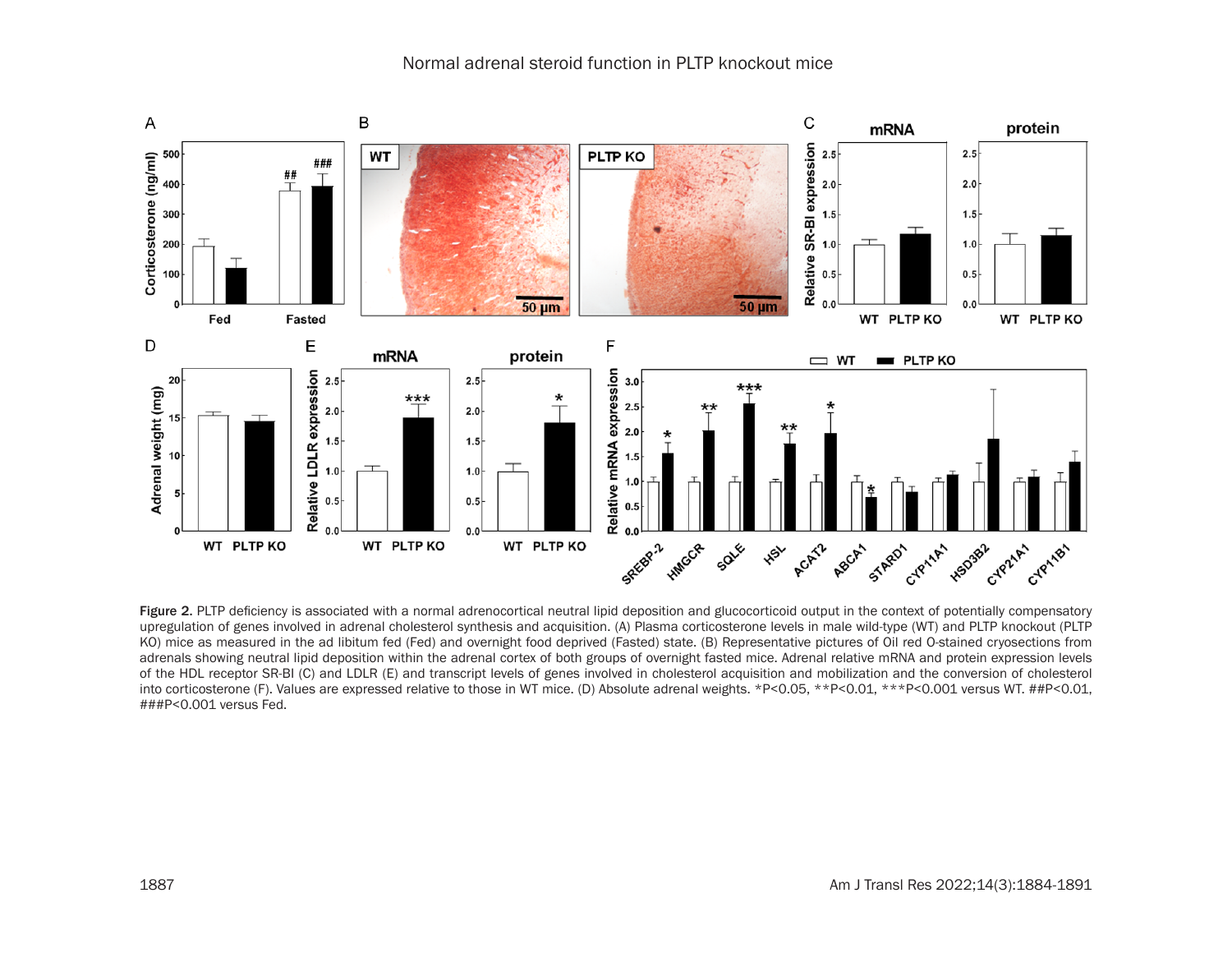

Figure 3. PLTP deficiency is not associated with a significant change in expression levels of glucocorticoidresponsive genes. Relative mRNA expression levels in livers of overnight food deprived male wild-type (WT) and PLTP knockout (PLTP KO) mice. Values are expressed relative to those in WT mice. \*\*P<0.01 versus WT.

Adrenal mRNA and protein expression levels of SR-BI were not significantly different between PLTP knockout mice and wild-type controls (Figure 2C), arguing against potentially compensatory adrenocorticotropic hormone (ACTH)-driven overstimulation of adrenal HDLcholesteryl ester uptake [16]. In further support of an overall unchanged adrenocortical (proliferative) activation by ACTH in response to PLTP deficiency, absolute adrenals weights were also similar in the two groups of mice (14.6±0.8 mg for PLTP knockout mice and 15.4±0.4 mg for wild-type mice; Figure 2D). Adrenals from PLTP knockout mice did - however - exhibit a potentially compensatory stimulation of cholesterol uptake from apolipoprotein B-containing lipoproteins, as judged from the 80-90% increase in relative mRNA (P< 0.001) and protein (P<0.05) expression levels of the LDLR (Figure 2E). LDLR gene expression levels are primarily controlled by the transcription factor sterol regulatory element-binding protein-2 (SREBP-2) that becomes active upon depletion of the cellular free cholesterol pool [17]. In accordance with stimulation of the SREBP-2 pathway in adrenals from PLTP knockout mice, relative expression levels of SREBP-2 itself (+57%; P<0.05) as well as those of the other classical SREBP-2 target genes HMG-CoA reductase (HMGCR; +102%; P<0.01) and squalene epoxidase (SQLE; +158%; P< 0.001) involved in cholesterol synthesis were significantly upregulated as compared to wildtype adrenals (Figure 2F). Expression levels of hormone-sensitive lipase (HSL; +76%; P<0.01) and acetyl-Coenzyme acetyltransferase 2 (ACAT2; +97%; P<0.05), enzymes involved in

the catabolism of lipoprotein-associated cholesteryl esters and the re-esterification of free cholesterol for subsequent storage in lipid droplets, were similarly elevated in PLTP knockout adrenals (Figure 2F). Adrenal transcript levels of the key cholesterol efflux protein ATPbinding cassette transporter A1 (ABCA1) were rather decreased in response to the genetic PLTP deficiency (-31%; P=0.05; Figure 2F). No significant change was detected in the relative mRNA expression levels of steroidogenic acute regulatory protein (STARD1) that transports cholesterol into the mitochondria or proteins involved in the actual conversion of cholesterol into corticosterone, i.e. mitochondrial cholesterol side-chain cleavage enzyme (CYP11A1/ P450SCC), 3beta-hydroxy-delta(5)-steroid dehydrogenase 2 (HSD3B2), steroid 21-hydroxylase (CYP21A1), and steroid 11-beta-monooxygenase (CYP11B1) (Figure 2F).

Relative expression levels of established glucocorticoid target genes were measured in livers of the different mice under food deprived conditions to validate that, in addition to the apparently normal plasma glucocorticoid response, also the downstream glucocorticoiddriven transcriptional response to fasting stress was unaffected in PLTP knockout mice (Figure 3). In agreement, hepatic relative mRNA expression levels of the glucocorticoid receptor target genes phosphoenolpyruvate carboxykinase (PEPCK), angiopoietin-like protein 4 (ANGPTL4) and fibroblast growth factor 21 (FGF21) were almost identical in food deprived PLTP knockout mice and wild-type controls (Figure 3). Relative mRNA expression levels of the glucocorticoid-sensitive transcripts tryptophan 2,3-dioxygenase (TDO2) and HMG-Co synthase 2 (HMGCS2) were also not significantly different in the two groups of livers (Figure 3). However, a marked 45% reduction (P<0.01) was detected in livers from PLTP knockout mice in the relative transcript levels of apolipoprotein A4 (APOA4; Figure 3), a gene previously also suggested to be controlled by glucocorticoids during fasting [18].

## **Discussion**

In the current study it was evaluated whether the PLTP deficiency-associated decrease in plasma cholesterol levels negatively impacts the adrenal glucocorticoid output. In contrast to the hypothesis, hypocholesterolemic PLTP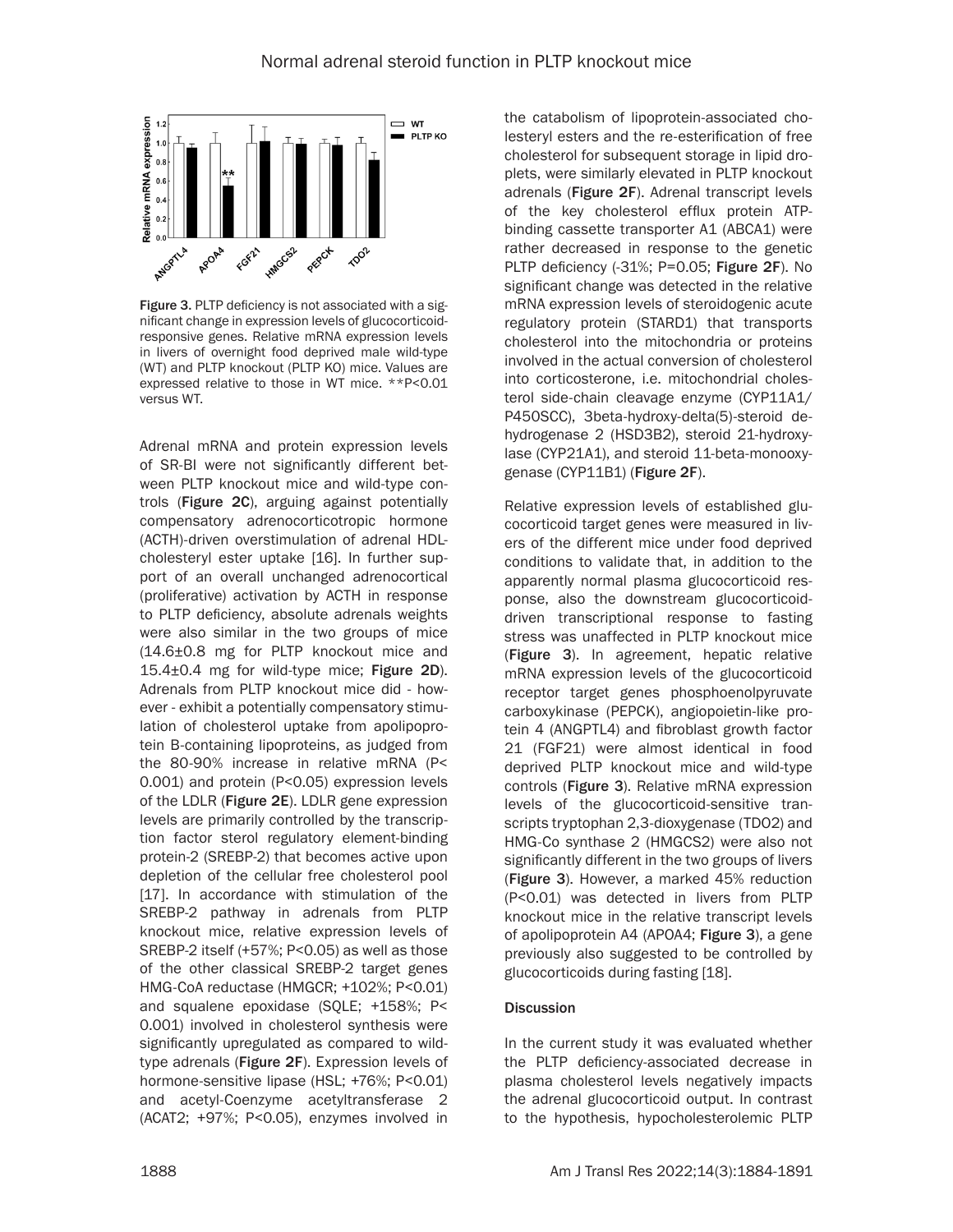knockout mice exhibited a glucocorticoid response to food deprivation comparable to that of normolipidemic wild-type mice.

The lack of an effect of PLTP deficiency on the glucocorticoid output can highly likely be explained by the fact that adrenals from PLTP knockout mice were also able to maintain their tissue cholesteryl ester stores at a normal level, despite the genotype-associated decrease in HDL-cholesteryl ester availability. PLTP knockout adrenals exhibited a potentially compensatory ~2-fold increase in relative expression levels of genes involved cholesterol synthesis (HMGCR/SQLE), acquisition (LDLR; HSL), and storage (ACAT2). Based upon the previous observations that adrenal cholesteryl ester stores are still severely deprived in HDL deficient APOA1 and LCAT knockout mice in the context of a  $\sim$  6-fold increase in adrenal HMGCR gene expression/activity levels [6, 7], the relatively minor upregulation of HMGCR, and LDLR expression levels will alone probably not have been sufficient to overcome a negative effect of the PLTP deficiency-associated hypocholesterolemia. Notably, recent studies in apolipoprotein E knockout mice have provided experimental support that, under hypercholesterolemic conditions, apoB-containing VLDL and LDL particles serve as an important source of cholesterol used for glucocorticoid synthesis during food deprivation stress [19]. In response to the genetic lack of PLTP, cholesterol-rich VLDL remnant particles are generated during lipolysis that predominantly depend on SR-BI for their subsequent removal from the blood circulation [13]. SR-BI expression levels within the adrenals are already relatively high in the basal setting [20] and even further increased during the physiological stress response, i.e. upon exposure to ACTH [21]. As such, an enhanced influx of cholesterol substrate from VLDL particles via SR-BI can also have significantly contributed to the maintenance of the adrenal cholesteryl ester stores and glucocorticoid output in PLTP knockout mice.

An interesting finding of this study is that APOA4 mRNA expression levels were significantly reduced in livers from PLTP knockout mice, while the hepatic transcript levels of five other glucocorticoid sensitive genes were not different between wild-type and PLTP knockout mice. This observation conflicts with the suggestion from Hanniman et al. [18] that the

increase in plasma glucocorticoids drives the fasting-associated increase in liver APOA4 expression levels and implies that the reduction in APOA4 expression is rather secondary to the PLTP-deficiency associated decrease in plasma cholesteryl ester levels. In support of this notion, a VLDL/LDL lowering-mediated reduction in fasting glucocorticoid levels in apolipoprotein E knockout mice is also not associated with a reduction in hepatic APOA4 expression levels [19]. Notably, the activity of hepatic nuclear factor-4 alpha (HNF-4alpha) an established regulator of APOA4 transcription [18, 22, 23] - is highly sensitive to changes in cellular levels of distinct fatty acid species that can be acquired via uptake of HDL-cholesteryl esters [24]. Based upon these combined findings, it is anticipated that the PLTP deficiency-associated decrease in plasma HDLcholesteryl esters leads to reduced delivery of HNF-4alpha ligands to hepatocytes and a concomitant reduction in the liver APOA4 transcription rate.

In conclusion, we have shown that hypocholesterolemic PLTP knockout mice exhibit a normal glucocorticoid response to food deprivation. These novel findings (1) highlight that the effect of HDL deficiency in mice on adrenal glucocorticoid output is model dependent and (2) imply that other (lipoprotein) cholesterol sources than HDL can also generate the pool utilized by adrenocortical cells to synthesize glucocorticoids.

## Acknowledgements

This study was financially supported by VICI Grant 91813603 from the Netherlands Organization for Scientific Research awarded to Miranda Van Eck.

## Disclosure of conflict of interest

#### None.

Address correspondence to: Dr. Menno Hoekstra, Division of BioTherapeutics, Leiden Academic Centre for Drug Research, Leiden University, Gorlaeus Laboratories, Einsteinweg 55, 2333CC Leiden, Netherlands. Tel: +31-71-5276582; E-mail: [hoekstra@](mailto:hoekstra@lacdr.leidenuniv.nl) [lacdr.leidenuniv.nl](mailto:hoekstra@lacdr.leidenuniv.nl)

#### References

[1] Jonas A, Kézdy KE, Williams MI and Rye KA. Lipid transfers between reconstituted high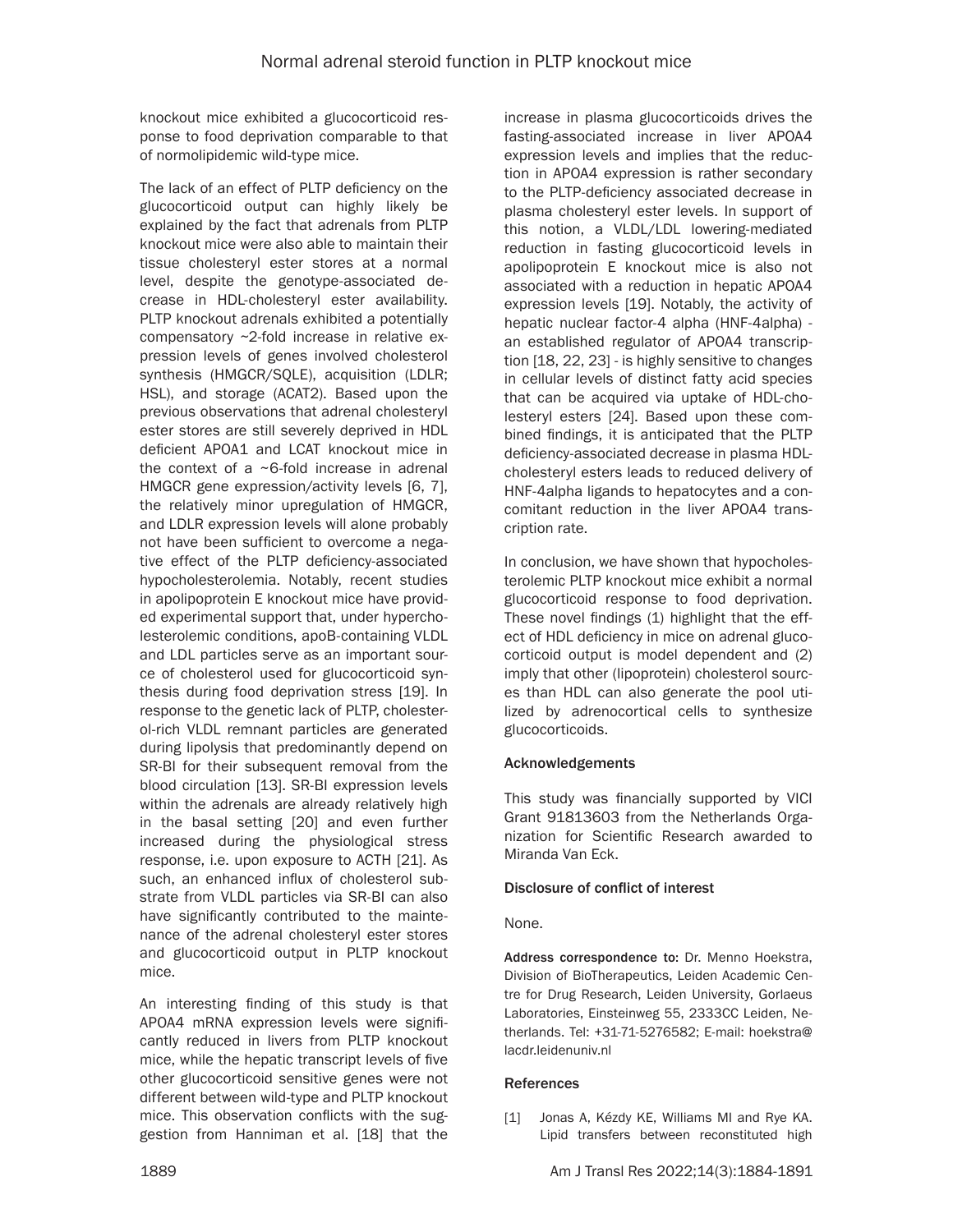density lipoprotein complexes and low density lipoproteins: effects of plasma protein factors. J Lipid Res 1988; 29: 1349-1357.

- [2] Jiang XC, Bruce C, Mar J, Lin M, Ji Y, Francone OL and Tall AR. Targeted mutation of plasma phospholipid transfer protein gene markedly reduces high-density lipoprotein levels. J Clin Invest 1999; 103: 907-914.
- [3] Sacta MA, Chinenov Y and Rogatsky I. Glucocorticoid signaling: an update from a genomic perspective. Annu Rev Physiol 2016; 78: 155- 180.
- [4] Cain DW and Cidlowski JA. Specificity and sensitivity of glucocorticoid signaling in health and disease. Best Pract Res Clin Endocrinol Metab 2015; 29: 545-556.
- [5] Hoekstra M, Korporaal SJ, Li Z, Zhao Y, Van Eck M and Van Berkel TJ. Plasma lipoproteins are required for both basal and stress-induced adrenal glucocorticoid synthesis and protection against endotoxemia in mice. Am J Physiol Endocrinol Metab 2010; 299: E1038-E1043.
- [6] Plump AS, Erickson SK, Weng W, Partin JS, Breslow JL and Williams DL. Apolipoprotein A-I is required for cholesteryl ester accumulation in steroidogenic cells and for normal adrenal steroid production. J Clin Invest 1996; 97: 2660-2671.
- [7] Hoekstra M, Korporaal SJ, van der Sluis RJ, Hirsch-Reinshagen V, Bochem AE, Wellington CL, Van Berkel TJ, Kuivenhoven JA and Van Eck M. LCAT deficiency in mice is associated with a diminished adrenal glucocorticoid function. J Lipid Res 2013; 54: 358-364.
- [8] Hoekstra M, Meurs I, Koenders M, Out R, Hildebrand RB, Kruijt JK, Van Eck M and Van Berkel TJ. Absence of HDL cholesteryl ester uptake in mice via SR-BI impairs an adequate adrenal glucocorticoid-mediated stress response to fasting. J Lipid Res 2008; 49: 738- 745.
- [9] Hoekstra M, Ye D, Hildebrand RB, Zhao Y, Lammers B, Stitzinger M, Kuiper J, Van Berkel TJ and Van Eck M. Scavenger receptor class B type I-mediated uptake of serum cholesterol is essential for optimal adrenal glucocorticoid production. J Lipid Res 2009; 50: 1039-1046.
- [10] Hoekstra M, van der Sluis RJ, Van Eck M and Van Berkel TJ. Adrenal-specific scavenger receptor BI deficiency induces glucocorticoid insufficiency and lowers plasma very-low-density and low-density lipoprotein levels in mice. Arterioscler Thromb Vasc Biol 2013; 33: e39-e46.
- [11] Lee-Rueckert M, Vikstedt R, Metso J, Ehnholm C, Kovanen PT and Jauhiainen M. Absence of endogenous phospholipid transfer protein impairs ABCA1-dependent efflux of cholesterol from macrophage foam cells. J Lipid Res 2006; 47: 1725-1732.
- [12] Kawano K, Qin S, Vieu C, Collet X and Jiang XC. Role of hepatic lipase and scavenger receptor BI in clearing phospholipid/free cholesterolrich lipoproteins in PLTP-deficient mice. Biochim Biophys Acta 2002; 1583: 133-140.
- [13] Hoekstra M, van der Sluis RJ, Hildebrand RB, Lammers B, Zhao Y, Praticò D, van Berkel TJC, Rensen PCN, Kooijman S, Jauhiainen M and van Eck M. Disruption of phospholipid transfer protein-mediated high-density lipoprotein maturation reduces scavenger receptor bi deficiency-driven atherosclerosis susceptibility despite unexpected metabolic complications. Arterioscler Thromb Vasc Biol 2020; 40: 611- 623.
- [14] Yazdanyar A and Jiang XC. Liver phospholipid transfer protein (PLTP) expression with a PLTPnull background promotes very low-density lipoprotein production in mice. Hepatology 2012; 56: 576-584.
- [15] Makimura H, Mizuno TM, Isoda F, Beasley J, Silverstein JH and Mobbs CV. Role of glucocorticoids in mediating effects of fasting and diabetes on hypothalamic gene expression. BMC Physiol 2003; 3: 5.
- [16] Wang N, Weng W, Breslow JL and Tall AR. Scavenger receptor BI (SR-BI) is up-regulated in adrenal gland in apolipoprotein A-I and hepatic lipase knock-out mice as a response to depletion of cholesterol stores. In vivo evidence that SR-BI is a functional high density lipoprotein receptor under feedback control. J Biol Chem 1996; 271: 21001-21004.
- [17] Brown MS and Goldstein JL. The SREBP pathway: regulation of cholesterol metabolism by proteolysis of a membrane-bound transcription factor. Cell 1997; 89: 331-340.
- [18] Hanniman EA, Lambert G, Inoue Y, Gonzalez FJ and Sinal CJ. Apolipoprotein A-IV is regulated by nutritional and metabolic stress: involvement of glucocorticoids, HNF-4 alpha, and PGC-1 alpha. J Lipid Res 2006; 47: 2503- 2514.
- [19] van der Sluis RJ, Depuydt MAC, Van Eck M and Hoekstra M. VLDL/LDL serves as the primary source of cholesterol in the adrenal glucocorticoid response to food deprivation. Biochim Biophys Acta Mol Cell Biol Lipids 2020; 1865: 158682.
- [20] Landschulz KT, Pathak RK, Rigotti A, Krieger M and Hobbs HH. Regulation of scavenger receptor, class B, type I, a high density lipoprotein receptor, in liver and steroidogenic tissues of the rat. J Clin Invest 1996; 98: 984-995.
- [21] Wang N, Weng W, Breslow JL and Tall AR. Scavenger receptor BI (SR-BI) is up-regulated in adrenal gland in apolipoprotein A-I and hepatic lipase knock-out mice as a response to depletion of cholesterol stores. In vivo evidence that